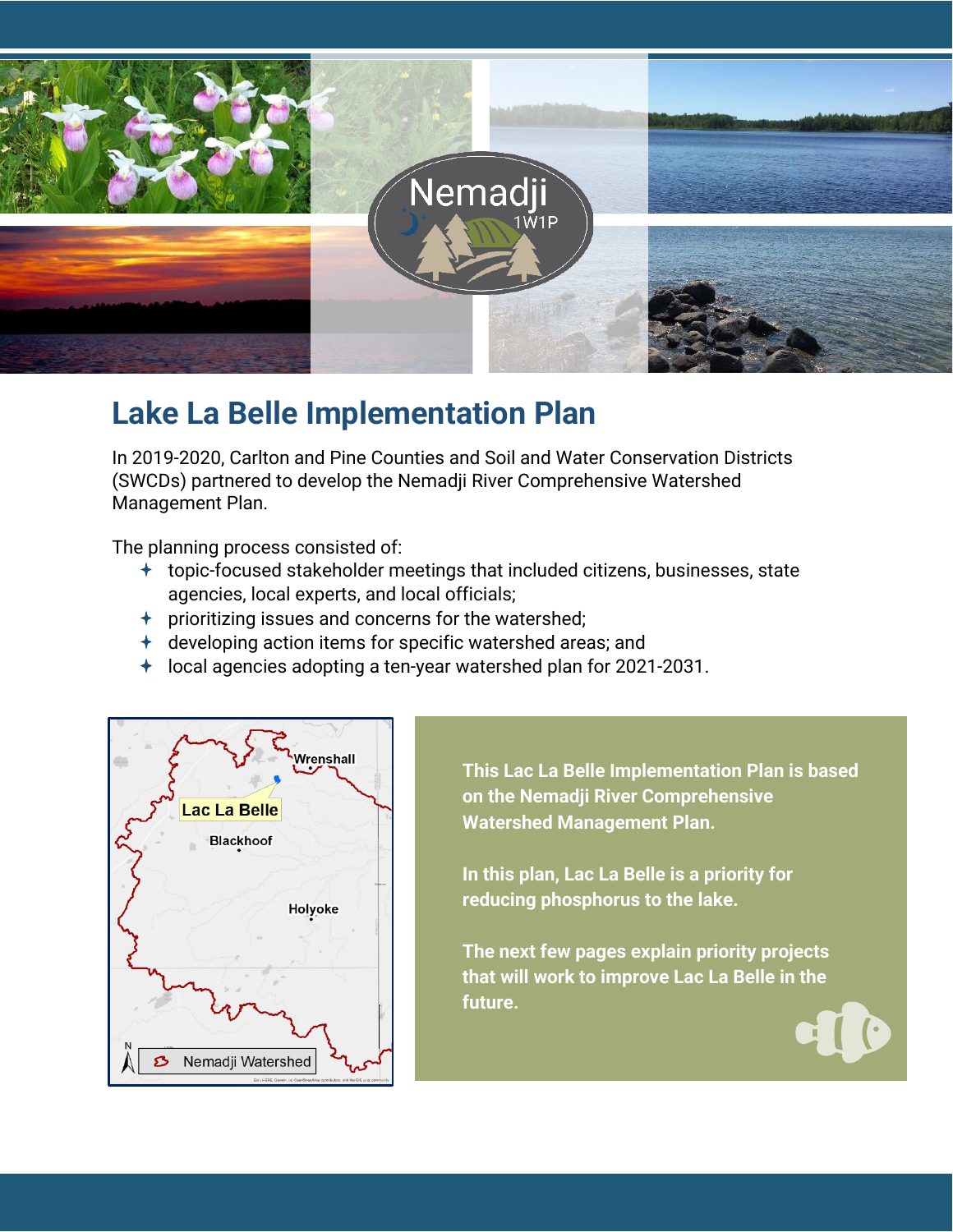#### **Why Does it Matter?**

Want to learn more about taking care of lakes? Watch a video here: https://youtu.be/dwjAoRwLrmM



**What is your lake home worth?** Studies on Minnesota lakes show that lake property values are directly tied to water quality. For a three-foot decrease in water clarity, prices were reduced up to \$594 per shoreline foot. For a three-foot increase in clarity, prices increased up to \$423 per shoreline foot. This change in value can be a significant financial loss or gain to an individual property owner as well and a community.

**PROPERTY Values Property Values Property Values Fishing & Recreation CONS** Habitat

**Do you enjoy fishing and swimming?** Minnesota's native gamefish, such as walleyes, need clear water to see their prey, aquatic plants to hide and spawn in, and shade to keep cool. Keeping native plants in the lake and trees along the shoreline provide shade, spawning habitat, and protection for the game fish we love to catch. These plants and trees also help stop runoff and keep the lake clear for swimming and recreational activities.



**Do you enjoy watching loons, bald eagles, turtles, butterflies, songbirds and other wildlife at the lake?**  These animals depend on shoreline plants for nesting and cover, trees and forests for their homes, and native plants and flowers for pollinating. Keeping some of your yard natural enhances the habitat for these animals, ensuring their survival.

#### **Be a good steward Leave a legacy Take care of your lake!**

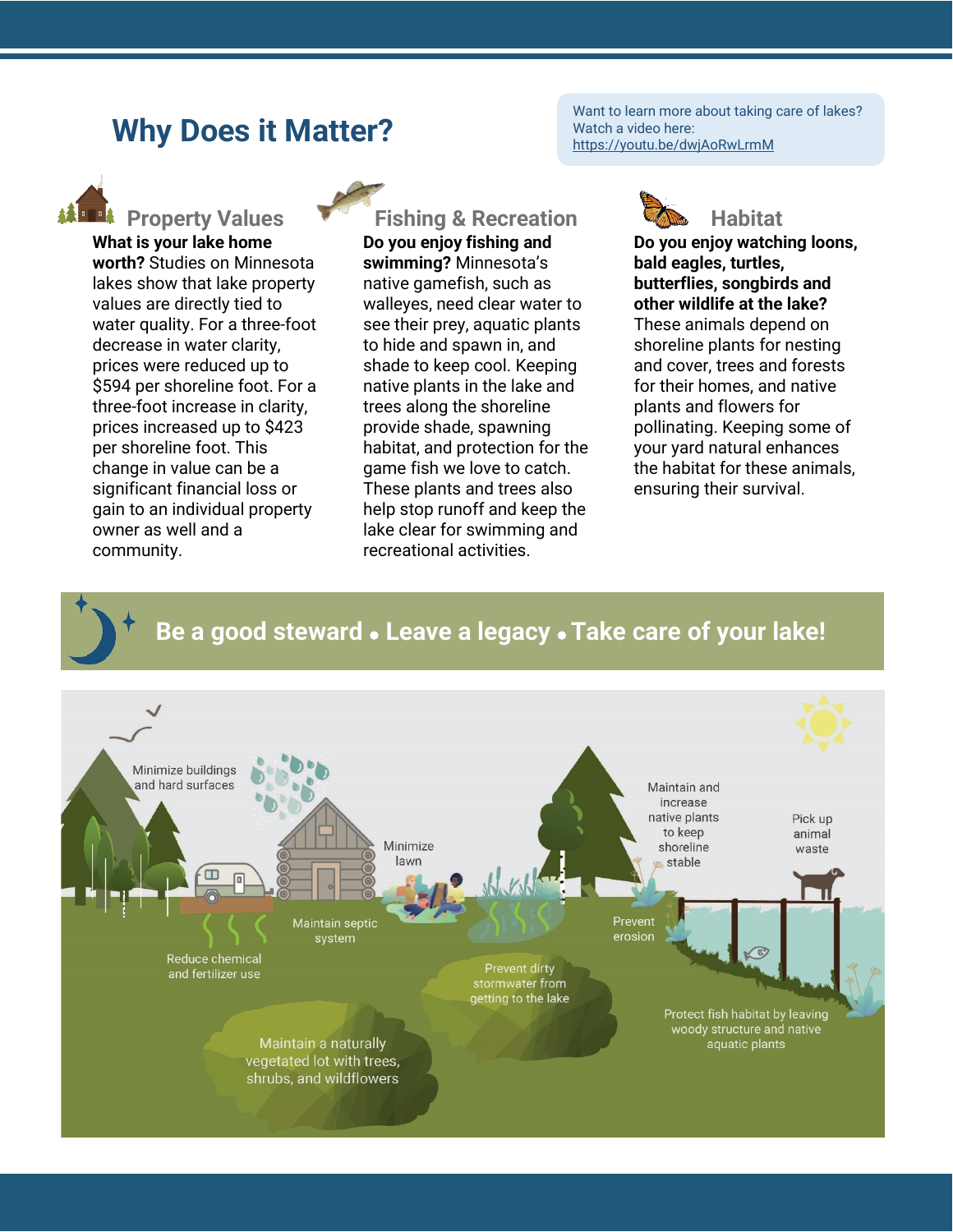# **Understanding Lac La Belle**

| Lake Characteristics |          |  |  |  |  |
|----------------------|----------|--|--|--|--|
| <b>Size</b>          | 28 acres |  |  |  |  |
| <b>Maximum Depth</b> | 16 feet  |  |  |  |  |
| <b>Public Access</b> | No       |  |  |  |  |

Lac La Belle is a small shallow lake located in Carlton County. The lake has a long history as a stop with a guesthouse along the route from St. Paul to Duluth that was served by both rail and stagecoach. The immediate shoreline has lake homes and seasonal cabins along the western shore while marshland and undeveloped forest or woodland make up the remaining shoreline.

# **Lac La Belle Timeline**

A lake reflects what has been done to it over time. Logging, shoreline development, roads, and fire all have the potential to affect the water quality of the lake. Below is a timeline of what has occurred around Lac La Belle over time.



We know from a lake study (2016) that:

- $\triangle$  Cores from the lake bottom show that sedimentation in the lake increased around the 1880s when logging and land use change first occurred in the area.
- $\pm$  Since the 1950s, sedimentation has also been higher, showing the impact of erosion from development and farming around the lake.
- $\div$  Phosphorus concentrations in the lake have remained fairly stable from the 1800s to present.
- $+$  Internal loading (phosphorus coming out of the lake sediment to fuel algae blooms) is stable or not a major problem.
- $\pm$  The lake is naturally tea-stained due to high dissolved organic carbon, so the monitored transparency doesn't truly reflect the lake's clarity.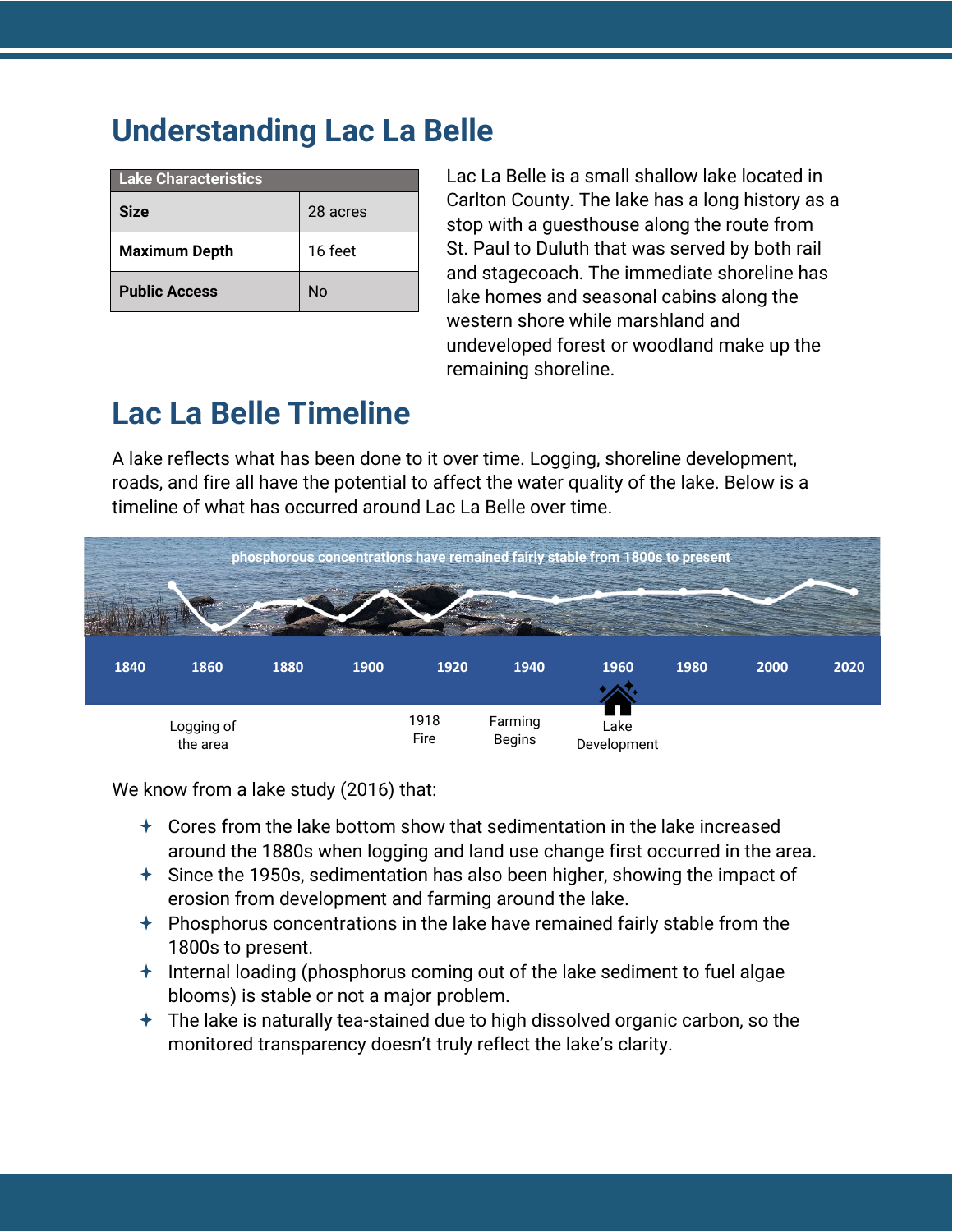## **What can we do?** Contacts

Private landowners can help improve lake water quality and achieve watershed plan goals by implementing the following projects below. Technical and financial assistance is available to help with these projects through the local Soil and Water Conservation Districts. This assistance includes site visits, project design, plant advice, and cost share funding.

**WHAT WE** 

**WANT TO DO** 





**Carlton SWCD** 218-384-3891 [https://carltonswcd.org](https://carltonswcd.org/)

**Carlton County** 218-384-9176 [www.co.carlton.mn.us](https://www.co.carlton.mn.us/)

**Minnesota Land Trust** 877-MLT-LAND [https://mnland.org](https://mnland.org/)

**Pine SWCD** 320-216-4240 [www.pineswcd.com](https://www.pineswcd.com/)

**Pine County** 320-216-4220 [www.co.pine.mn.us](https://www.co.pine.mn.us/)

**DNR Forests** [www.dnr.state.mn.us/forests](http://www.dnr.state.mn.us/foreststewardship/plan-writers.html) [tewardship/plan-writers.html](http://www.dnr.state.mn.us/foreststewardship/plan-writers.html)

| <b>Watershed</b><br><b>Plan Goal</b>   | <b>Implementation Action</b>                                                                                                                                                                                                                                                                                      | <b>Minimum</b><br>$10$ -year<br>goal | <b>Annual</b><br>Goal | Where                 | <b>Who</b>                                                      |
|----------------------------------------|-------------------------------------------------------------------------------------------------------------------------------------------------------------------------------------------------------------------------------------------------------------------------------------------------------------------|--------------------------------------|-----------------------|-----------------------|-----------------------------------------------------------------|
| <b>Phosphorus</b><br><b>Reduction</b>  | Install rain gardens and stormwater management practices to<br>capture rainwater and let it infiltrate instead of running off into<br>the lake.                                                                                                                                                                   | 10 projects                          | projects/year         | Map 1                 | Carton SWCD, Lake<br>Association, Landowners                    |
|                                        | Monitor lake water quality.                                                                                                                                                                                                                                                                                       | Trend<br>Analysis                    | 5 water<br>samples/yr | middle of<br>the lake | Lake Volunteers                                                 |
| <b>Shoreline</b><br><b>Restoration</b> | Install shoreline buffers of native plants to protect the<br>shoreline from erosion and provide habitat for fish and wildlife.                                                                                                                                                                                    | 2 projects                           | 1 every<br>3 years    | Map 1                 | Carlton SWCD, Lake<br><b>Association, Landowners</b>            |
| Land<br><b>Protection</b>              | Develop a Forest Stewardship Plan<br>(minimum 20-acre area); or<br>• Sign up for Sustainable Forest Incentive Act (SFIA) to<br>receive payments to keep wooded areas undeveloped<br>(minimum 20-acre area); or<br>Permanently protect undeveloped land and shoreline with<br>$\bullet$<br>conservation easements. | <b>None</b>                          | <b>None</b>           | Map 1                 | Carlton SWCD, DNR, Private<br>Foresters, DNR, MLT<br>Landowners |

**HOW MUCH WE WANT TO** 

**ACCOMPLISH** 

**Acronyms**: SWCD = Soil and Water Conservation District ● MLT = Minnesota Land Trust ● DNR = Department of Natural Resources